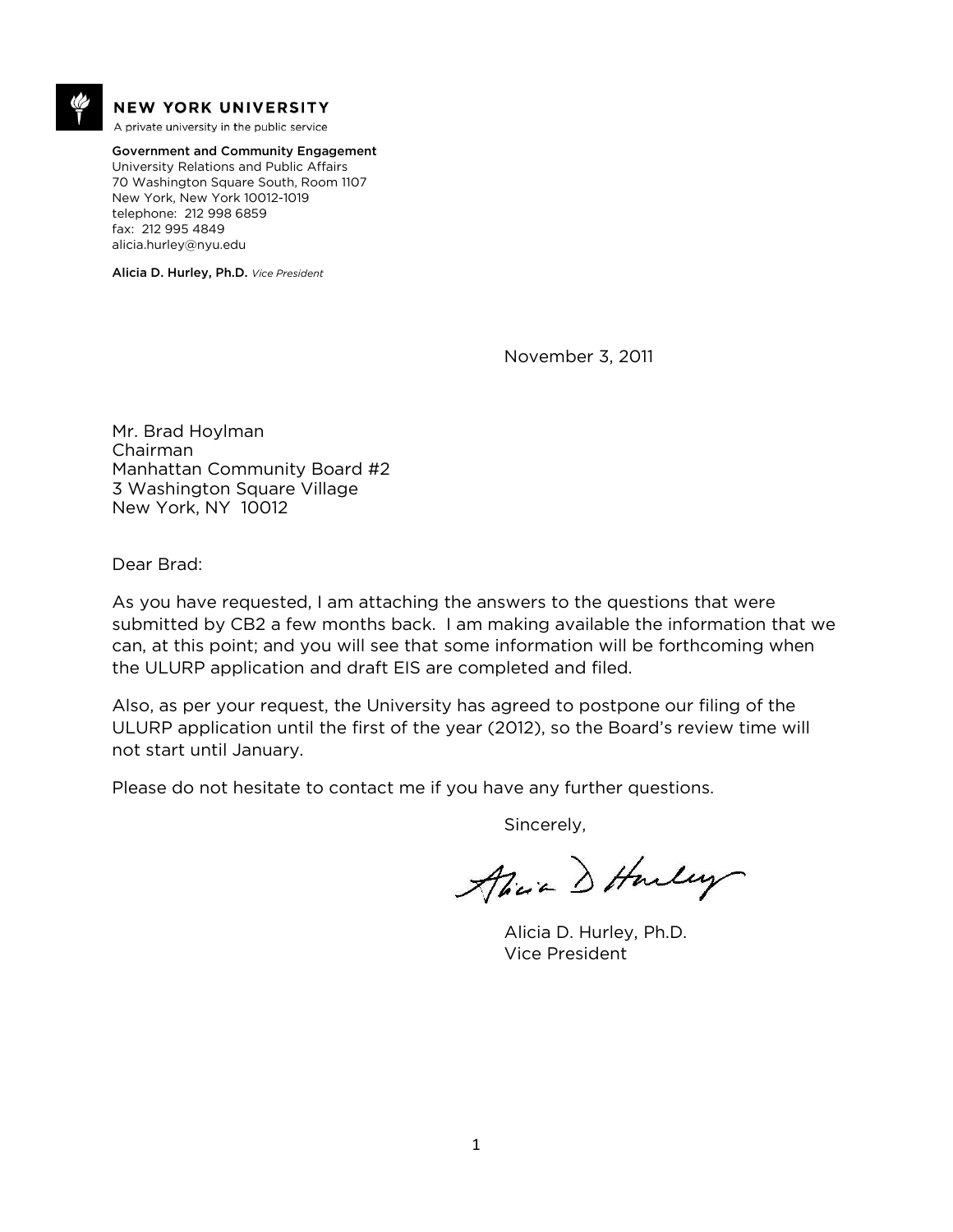## NYU Response to Request for Information to Manhattan Community Board #2

### CB2

1. Approximate dates and durations of construction need to be added to the slides presented with the timeline for each project on the appropriate slide, and the revised slides be sent to CB2 as soon as possible for posting on our website. 2. A Critical Path or Construction Flow chart is also requested showing all the proposed elements and their time lines.

### Response 1, 2:

Available information is on the attached (Att. 1) drawings and available to the Board and broader public at the NYU Open House space at 528 LaGuardia.

Additional details will be provided in the draft EIS and ULURP application. .

## CB2

3. Please provide footprint dimensions of all existing as well as proposed temporary and permanent buildings and amenities on the superblocks so that proposed, temporary and existing conditions can be easily compared. Total square footage of proposed buildings is also requested, along with the dimensions of all open spaces.

Response 3:

Attachment 2 provides the square footage of buildings and open space. Footprint dimensions will be provided in the ULURP application.

### CB2

4. In the meeting you stated "…no tear-up of the Washington Square Village Key Park and Sasaki Garden before ULURP has been completed." In addition, the message on a flyer posted by NYU outside the playgrounds states that the earliest NYU would demolish any of these spaces would be 2014. Can you confirm both statements? 5. Will NYU further pledge to not modify any green spaces before NYS Office of Parks, Recreation and Historic Preservation also approves the use of state funds? 6. Further, please inform us whether NYU will pledge to leave everything that is part of the ULURP and Scoping application "as is" until the ULURP process is completed, and not attempt any pre-ULURP actions?

Responses 4 – 6

There are no plans to demolish or destroy the garden and play area located between the WSV buildings prior to the completion of the approvals process; and certainly there is not a cynical effort to destroy the garden in an effort to pre-empt designation or review by the city or state agencies.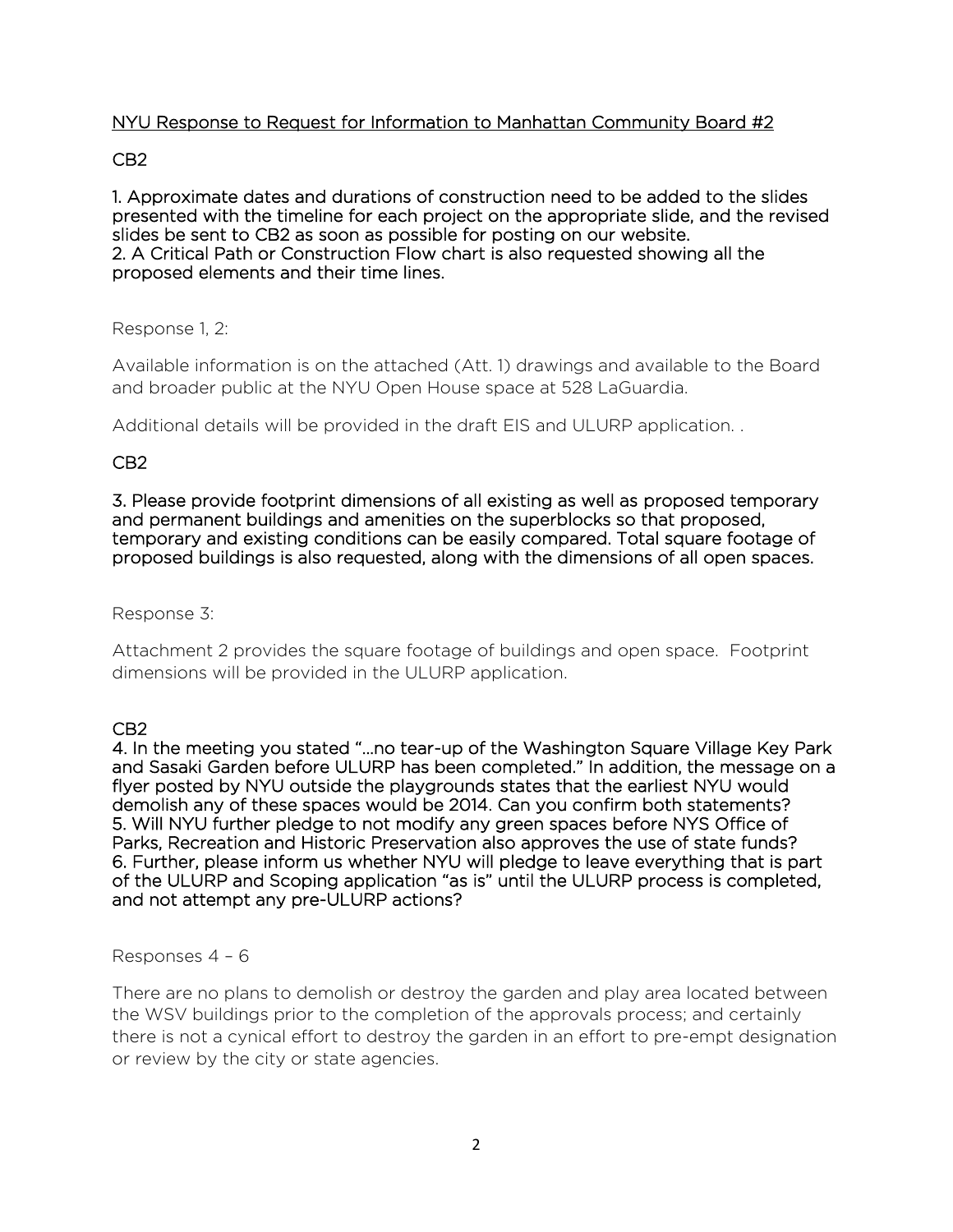In February of this year, the University sought out an opinion from the State Historic Preservation Office (SHPO) – which has consultative authority – to understand whether they would determine the Washington Square Village site to be eligible for the State Historic Registry. As a response to our inquiry, they issued to us a letter that the site was, in their opinion, eligible for listing. A copy of this letter is attached for your reference (Att. 3).

We are undertaking the approvals process, including the preparation of an environmental impact statement and we intend to mitigate adverse impacts to the extent practicable and to consult with SHPO as we proceed in the process just as we have on past projects.

## CB2

7. In each instance, will the temporary proposed Washington Square Village Key Park replacement, its permanent proposed replacement, and the Silver Towers proposed replacement playground be access-controlled? If so, how?

8. The current Washington Square Village Key Park is buffered by buildings, private paved areas and parkland, and has a high fence to protect the children that use it. How will theproposed replacements, both temporary and permanent, provide similar protection?

9. The Sasaki Garden currently offers seating so residents and the community can sit andview the lush greenery, a fountain, and birds. The proposed new seating areas look at either Bleecker Street or buildings. Will NYU replace the peaceful relaxation areas with equivalent substitutes?

#### Responses 7 – 9

The redesigned spaces on the two superblocks have been carefully planned to integrate and carry forward the careful balance of quiet sitting space and active play areas for children. Active children play areas will be protected by fences – working in coordination with the Parks Department and common standards for safety.

The existing and interim playgrounds on NYU property will be keyed; future conditions of playgrounds on NYU property and on parkland will have safety measures, including appropriate fencing, but will not have restricted key access.

### CB2

10. How many and which trees will be removed or relocated during each phase of the proposed project and between project inception and completion? 11. If mature trees and greenery are removed from the area, how will NYU mitigate the loss of shade, carbon dioxide reduction and other benefits the plants provide?

#### Responses 10 – 11

To the extent tree removal and replacement information is available, it will be provided in the draft EIS. NYU will coordinate with DPR on the replacement of street trees that are lost due to construction, if any.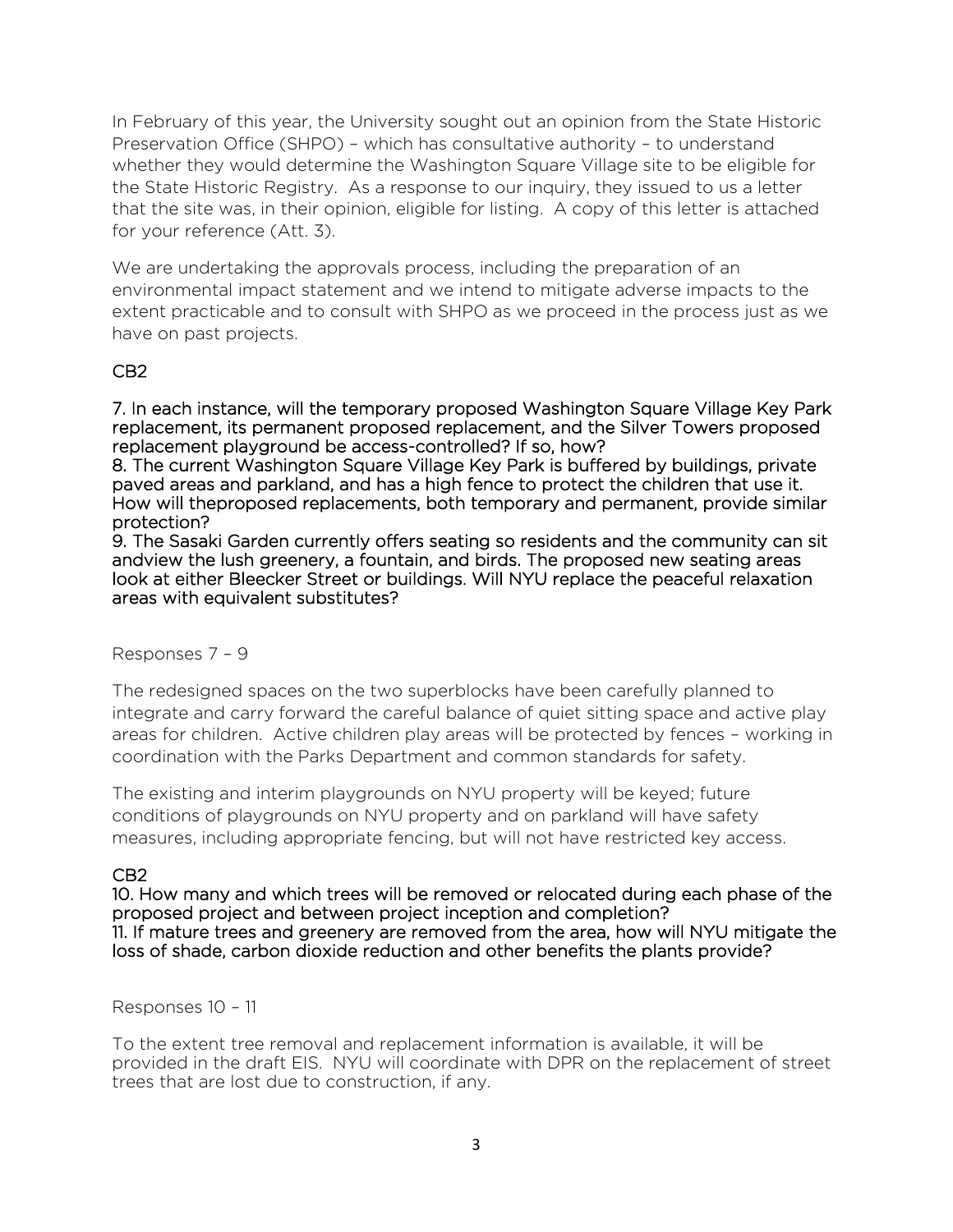### CB2 12. Will NYU consider requiring all of their new structures to meet LEED Gold certifications or higher, rather than the minimal standard of LEED Silver?

### Response 12

This is a long-term project to be developed over time. LEED standards will invariably change and be modified over that period. Our commitment is to LEED Silver, a commitment that may be exceeded as was the case in our recent Gallatin on Broadway renovation (GOLD), our new 133 – 139 MacDougal, Wilf Hall project (PLATINUM), and the restoration of 22 Washington Square North (GOLD).

### CB2

13. What will be done to monitor and protect residents from noise, dirt, vermin, and other environmental aspects of construction? 14. What plans are being made for families and individuals who have health conditions that render them susceptible to toxins and noise?

Responses 13 – 14

Answers will be informed by the draft EIS.

### CB2

15. What are the normally required perimeters of each proposed construction site? For example, how much of Mercer Street, Bleecker Street, W. 3rd Street, LaGuardia Place and Houston Street are likely to be blocked off, for how long, and when?

#### Response 15

The draft EIS will include conceptual construction logistics; however, ultimate construction staging and all of the variables that coincide with construction will be decided upon filing for construction permits with the DOT and DOB.

#### CB2

16. If the driveways that represent Greene and Wooster Streets between Bleecker and West 3rd Streets will be lost, how can emergency and other vehicles get in and out quickly and without having to back out onto busy streets? How will mobility-impaired residents get to and from their doorways to taxis, the garage or other transportation?

#### Response 16

Former driveways will be turned into building entryways which will be examined and updated to ensure access for ease and safety. The proposal identifies drop off areas in front of the existing buildings for loading/unloading for residents.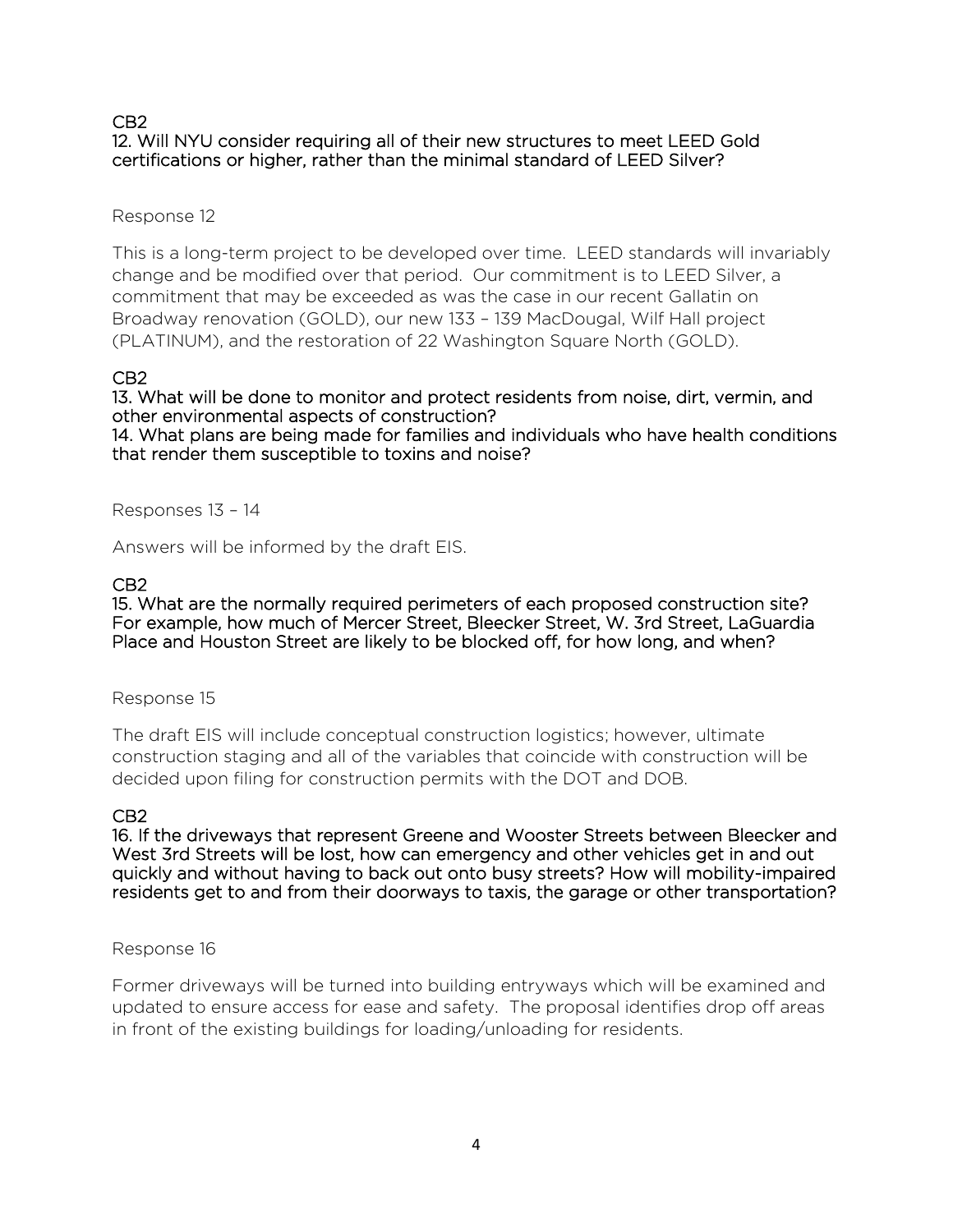## CB2

17. You stated that NYU has searched, without success, for alternate sites for the temporary gym and other temporary entities. Please provide a list of all sites that were considered by NYU, and the reason they were rejected.

18. Would NYU consider buying or leasing another location for the temporary gym, as it seems that this temporary building raises many concerns for the community? 19. You stated that the temporary gym will be placed in the open space area that is needed to meet the OSR requirements for your rezoning. It seems that that the gym will take 18 months to build and might be in place for 6-8 years. How will this affect the OSR requirement if NYU does or does not get the rezoning sought? 20. How does erecting a temporary structure such as the gym comply with NYU's

stated commitment to sustainability and environmental responsibility? 21. Will NYU provide replacement gym amenities to those in the community who will

lose the use of the Coles Gym pools, workout machines, etc.?

22. What mechanicals will be on top of the proposed temporary gym? How will nearby buildings be protected from the noise and other operational issues of these mechanicals?

23. How will buses be dealt with on Mercer Street if the temporary gym is constructed? How many parking spaces will be lost? How will bus idling be controlled?

# Responses 17 – 23

The University has and will continue to make the case for a temporary gym facility to be built on the northern superblock. The temporary facility will hold a critical core of functions that need to be sustained in order to manage through having our main athletic facility off-line. The facility will cater to the activities that are linked to NYU's status and membership in the UAA (University Athletic Association), in this regard the temporary gym will mainly be for our team/competitive sport programs. The temporary facility will not have a swimming pool and the gym will mostly operate in support of the competitive requirements. Other day-to-day gym uses by the University community and the broader community who currently access Coles will need to be addressed outside of this facility.

The question regarding parking and buses will be reviewed in the draft EIS.

# CB2

24. When will the land be available for building a school, since NYU is constructing Belowground before the footprint can be released for construction by the City? How long a window of construction opportunity will be available to the City? 25. Will NYU work with CB2 based on the results of the upcoming planned school needs assessment? Will at least 100,000 square feet be made available to the community for a school or other community need?

26. If the proposed "space for a school" cannot be built by the Department of Education and School Construction Authority by 2031, will NYU consider turning it over to the community?

27. Would NYU consider building out the core and shell of the school structure as other developers have agreed to do?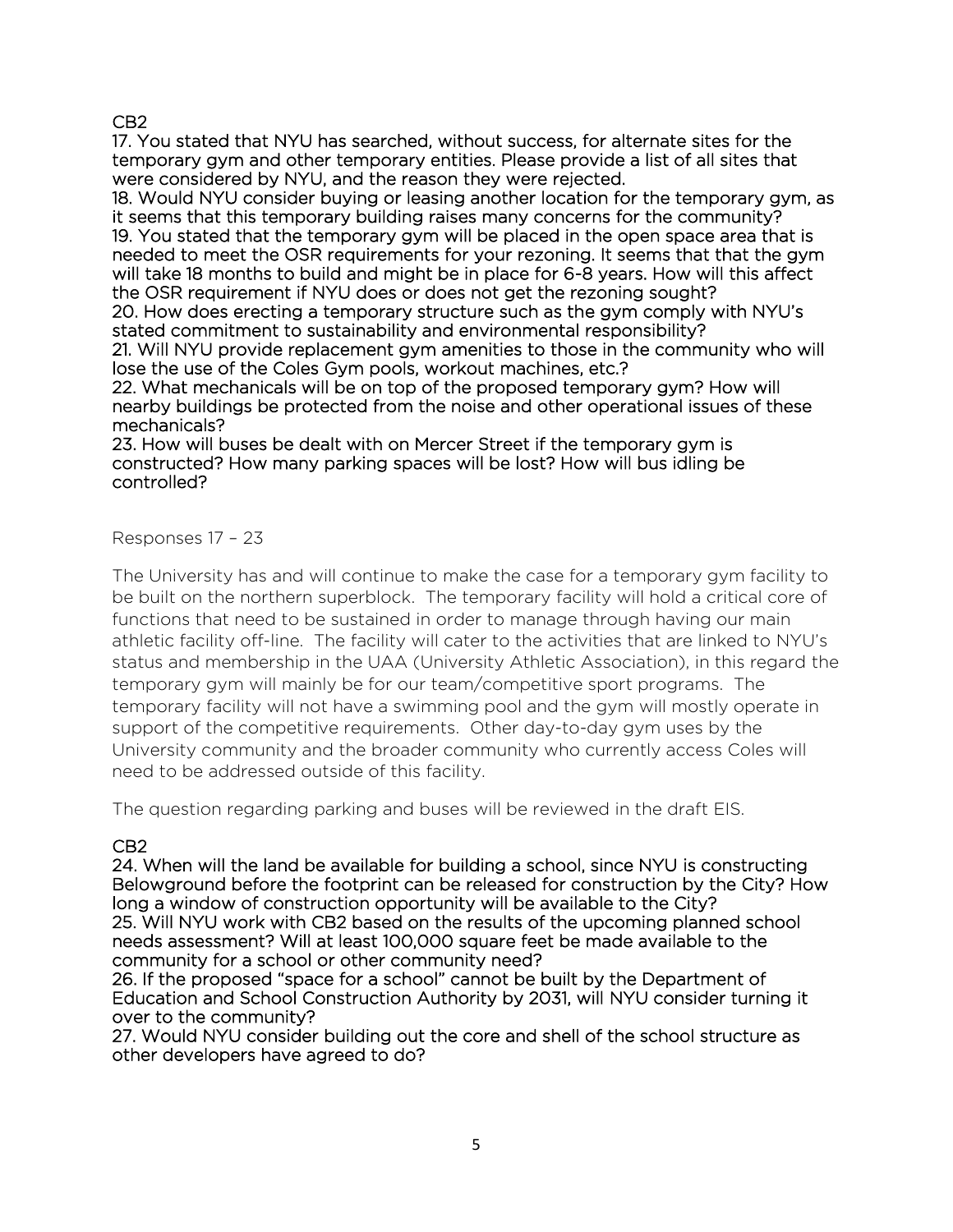Responses 24 – 27

As you are aware, the proposal by the University does not trigger the requirement for a public school in the area – we are not adding enough new school age children to trigger the requirement, as has been the case in other projects in the City. However, dating back to 2008 the University has said it would, first, explore and then we committed to integrating space for a public school into the superblocks as we have undertaken the best planning scenarios for the two blocks. We have designated the site of the current Morton Williams supermarket to be the location of the future public school which is to be built and run by NYC's DOE/SCA on their schedule. We will enter into an agreement with the SCA to manage the co-construction of the site.

# CB2

# 28. Can the 2031 Plan be implemented without using any of the City-owned land?

Response 28

The draft EIS will show an alternative to developing without using any of the Cityowned land (the "No Demapping Alternative"). As you know, we have made significant alterations to create a mutually beneficial plan which allows the University to still grow on its footprint and takes steps to preserve in perpetuity and add to the open space on the site.

# CB2

29. If as stated, the Fiorello LaGuardia statue needs protection and will be moved during construction, we must assume that the plantings and trees tended by the community for decades are also in jeopardy and will not go undisturbed. Please tell us exactly what NYU is proposing for the whole of the LaGuardia Corner Garden, LaGuardia Park and Adrienne's Playground, Mercer Playground and the other Cityowned green spaces in terms of disturbing the existing infrastructure and planting during construction and underground excavation.

30. Will the current City-owned parkland strips on the superblocks be used as staging areas and construction equipment storage and/or passageways? Please provide detailed information on how these strips might be used if they are not conveyed to NYU.

Responses 29 – 30

Information about the plans for the strips was provided in September. We look forward to continuing this conversation, throughout the approvals process.

### CB2

31. What is the difference in size between the current Mercer/Houston Dog Run and the proposed replacement? How will the users of the Dog Run be protected during construction? What are the potential adverse wind tunnel effects for the new location?

32. What provisions are there in your proposals to meet the recreational needs of children aged 6-12, currently served only by Mercer Playground/LMNO(P)?